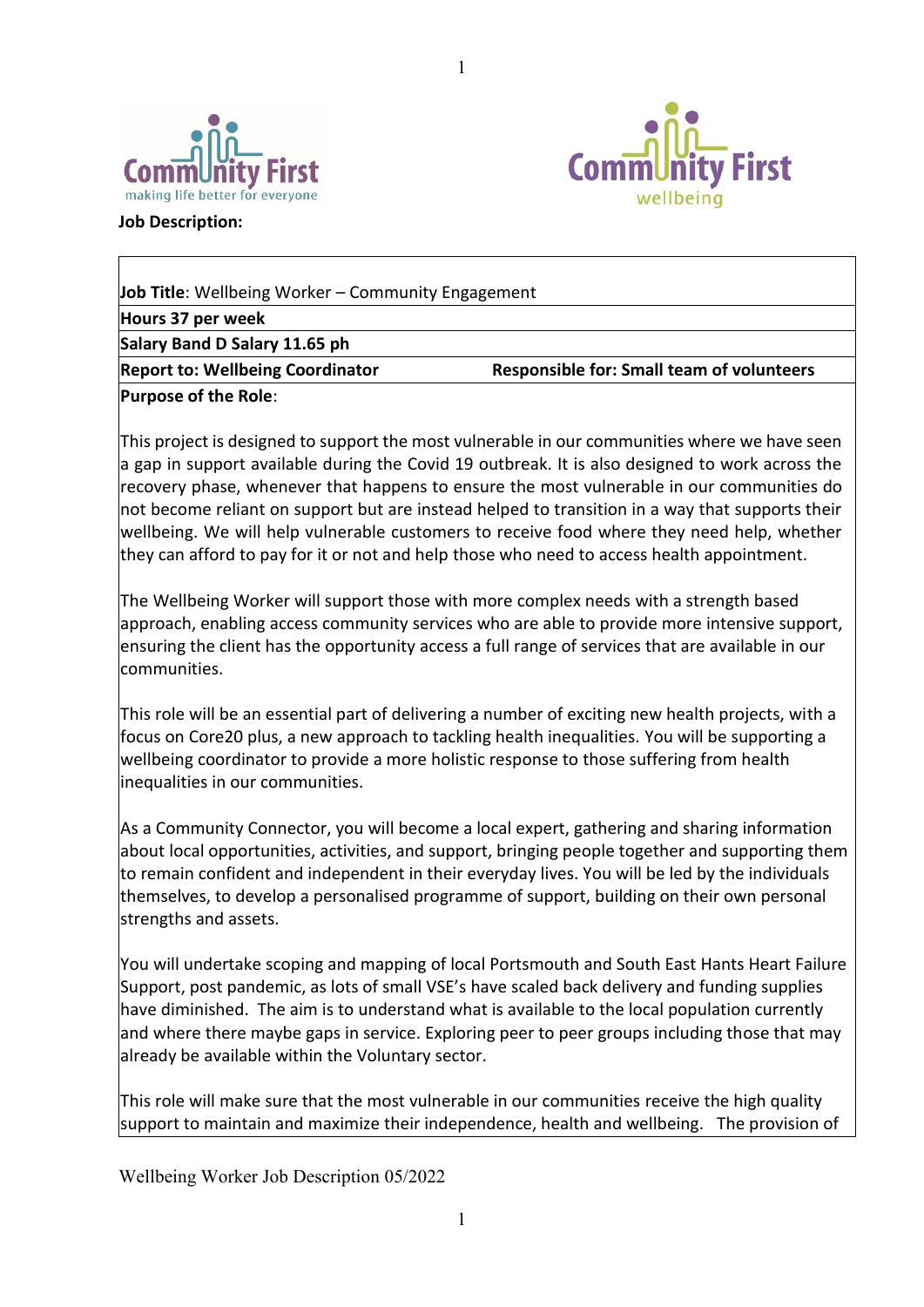this support, individually tailored, valuing people as individuals will enable them to regain their confidence and rejoin their communities.

Post-holders must display a service-orientated outlook and attitude - with a genuine desire to go the 'extra mile' for clients.

## **Main Duties**:

- To identify and record gaps in provision for vulnerable members of the community
- To work in partnership with existing VCO's to expand or set up projects and services to meet that need
- To signpost our clients to the appropriate services if the support they require is outside of our remit.
- To advise customers on relevant resources available in their locality and support them in accessing relevant opportunities enabling clients to regain the confidence to move towards greater independence
- Promote access to social activities, education, training, employment, volunteering, etc., helping to combat isolation, fear of victimisation and anti-social behaviour.
- To be a primary point of contact for information on community activities and community support services providing advice to service users and professionals.
- To oversee and monitor the Assisted Shopping and Befriending services for locality.
- To recruit, train and supervise volunteers for both the Assisted Shopping and Befriending services.
- To monitor and report on activities and services delivered
- To meet the requirements as set out in Community First's policies and procedures and any operational guidance that is issued.
- Any other duties as required

### **Provide personalised support**

The Wellbeing Worker will support those with more complex needs, with a strength based approach to access community services that provide more intensive support. Enabling our clients to access the full range of services available in our communities.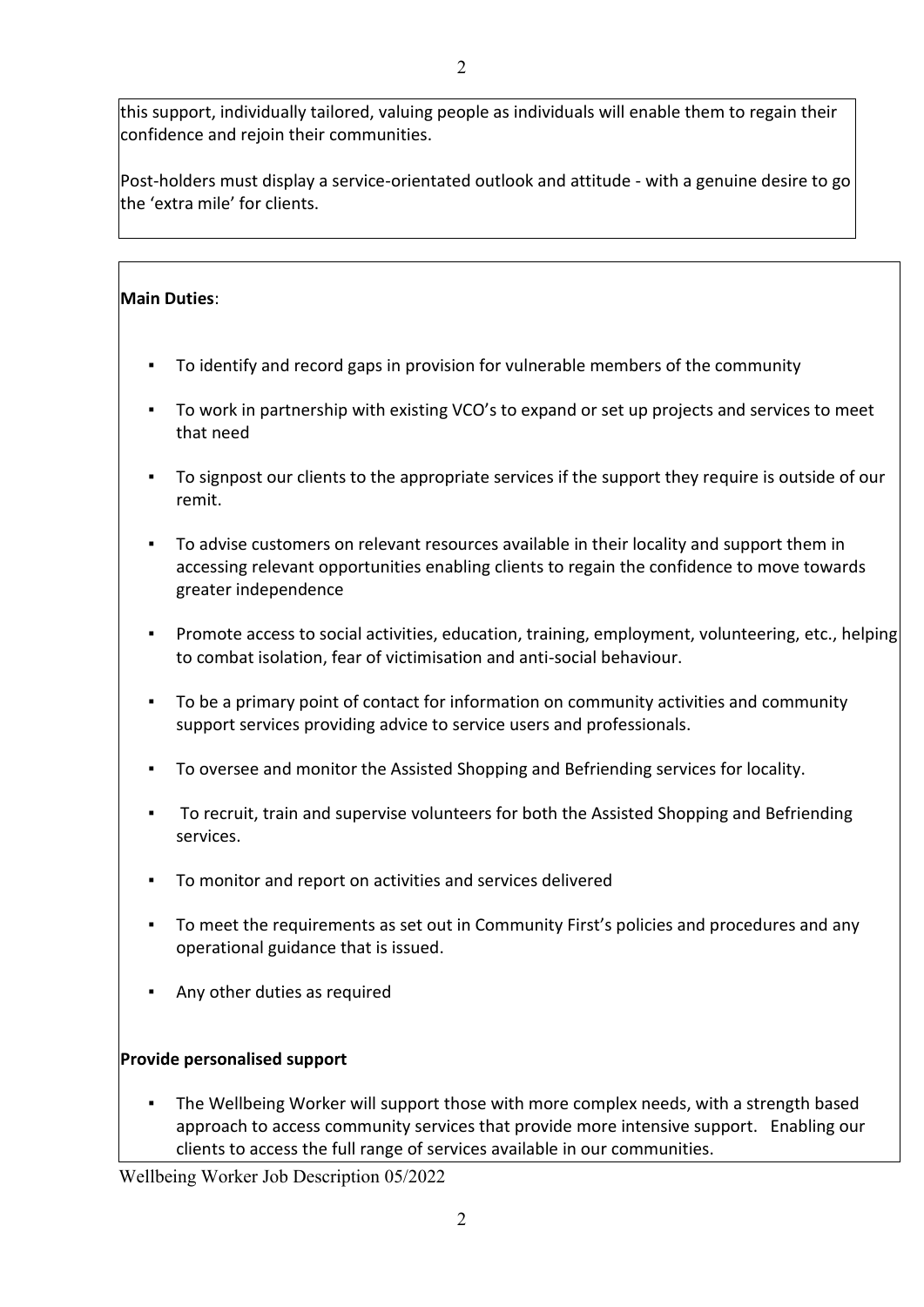- Working in a flexible way to support the individual needs of the client and to motivate and boost confidence as lockdown restrictions are lifted. To support clients to re-engage in with their community.
- To be a friendly and professional source of information both to individuals, VCO's and statutory services
- To connect to the services that already exist locally both statutory and voluntary, to provide localised community support
- To work with people with a range of identified needs, dealing with a variety of issues ranging from social isolation and lack of confidence to more serious ongoing health conditions.
- To liaise with other VCO's and statutory services, connecting and building relationships

### **Data Capture**

Encourage people, their families and carers to provide feedback and to share their stories, how this project has made a difference to their lives, to be recorded on Wellbeing CRM.

### **Standard Terms Common to all Job Descriptions**

- To promote Community First's Equal Opportunities and Diversity policy
- To comply with all Community First policies and Conditions of Service as laid out in the Community First Staff Handbook.
- In discharging the duties of the post to have due regard to the provisions of Health & Safety at work legislation.
- To undertake such additional responsibilities appropriate to the role as may be required and agreed by the funding partners, commensurate with the grade and responsibilities of the post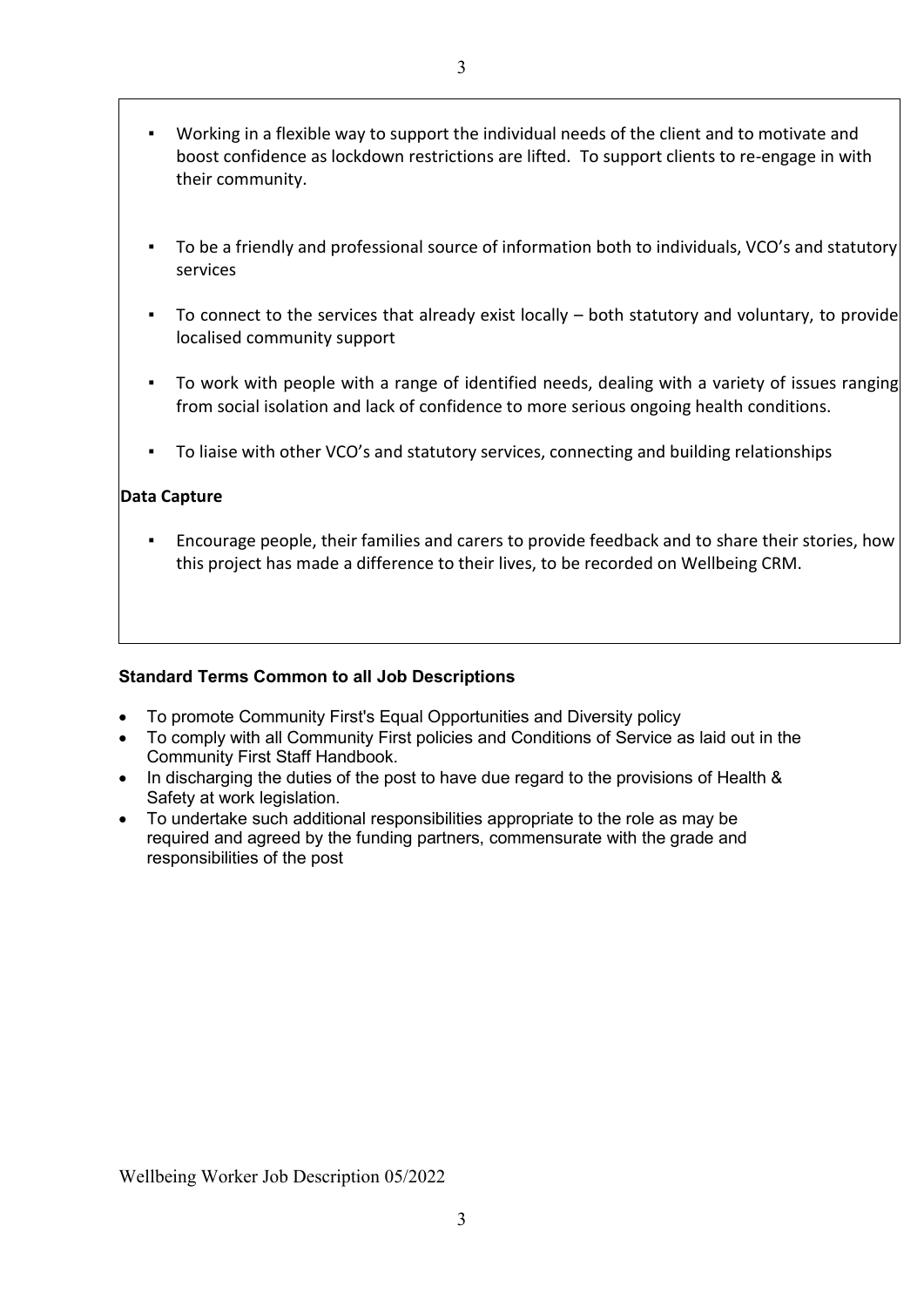# **Person Specification:**

| <b>Criteria</b>                                |                                                                                                                                                                                                                                                                                                | Essential    | <b>Desirabl</b><br>е |
|------------------------------------------------|------------------------------------------------------------------------------------------------------------------------------------------------------------------------------------------------------------------------------------------------------------------------------------------------|--------------|----------------------|
| Personal<br>Qualities &<br><b>Attributes</b>   | Ability to listen, empathise with people and provide person-<br>centered support in a non-judgmental way                                                                                                                                                                                       |              |                      |
|                                                | Able to get along with people from all backgrounds and<br>communities, respecting lifestyles and diversity                                                                                                                                                                                     |              |                      |
|                                                | Able to support people in a way that inspires trust and confidence,<br>motivating others to reach their potential                                                                                                                                                                              |              |                      |
|                                                | Ability to identify risk and assess/manage risk when working with<br>individuals and a clear understanding of when it is appropriate or<br>necessary to refer people back to other health<br>professionals/agencies, when what the person needs is beyond<br>the scope of the link worker role |              |                      |
|                                                | Ability to maintain effective working relationships and to promote<br>collaborative practice with all colleagues                                                                                                                                                                               |              |                      |
|                                                | Demonstrates personal accountability, emotional resilience and<br>works well under pressure                                                                                                                                                                                                    |              |                      |
|                                                | Ability to organise, plan and prioritise on own initiative, including<br>when under pressure and meeting deadlines                                                                                                                                                                             |              |                      |
|                                                | High level of written and oral communication skills                                                                                                                                                                                                                                            | ✓            |                      |
|                                                | Ability to work flexibly and enthusiastically within a team or on<br>lown initiative                                                                                                                                                                                                           |              |                      |
|                                                | Knowledge of and ability to work to policies and procedures,<br>including confidentiality, safeguarding, lone working, information<br>governance, and health and safety                                                                                                                        | $\checkmark$ |                      |
| <b>Qualifications &amp;</b><br><b>Training</b> | Good general education especially in English and Maths                                                                                                                                                                                                                                         |              |                      |
|                                                | Demonstrable commitment to professional and personal<br>development                                                                                                                                                                                                                            |              |                      |
| <b>Experience</b>                              |                                                                                                                                                                                                                                                                                                |              |                      |
|                                                | Experience of supporting people, their families and carers in a<br>related role (including unpaid work)                                                                                                                                                                                        |              |                      |
|                                                | Experience of working with the VCSE sector (in a paid or unpaid<br>capacity), including with small community groups and of<br>coordinating/managing volunteers.                                                                                                                                |              |                      |
|                                                | Experience of data collection and providing monitoring<br>information to assess the impact of services                                                                                                                                                                                         |              |                      |
|                                                | Experience of partnership/collaborative working and of building<br>relationships across a variety of organisations                                                                                                                                                                             |              |                      |